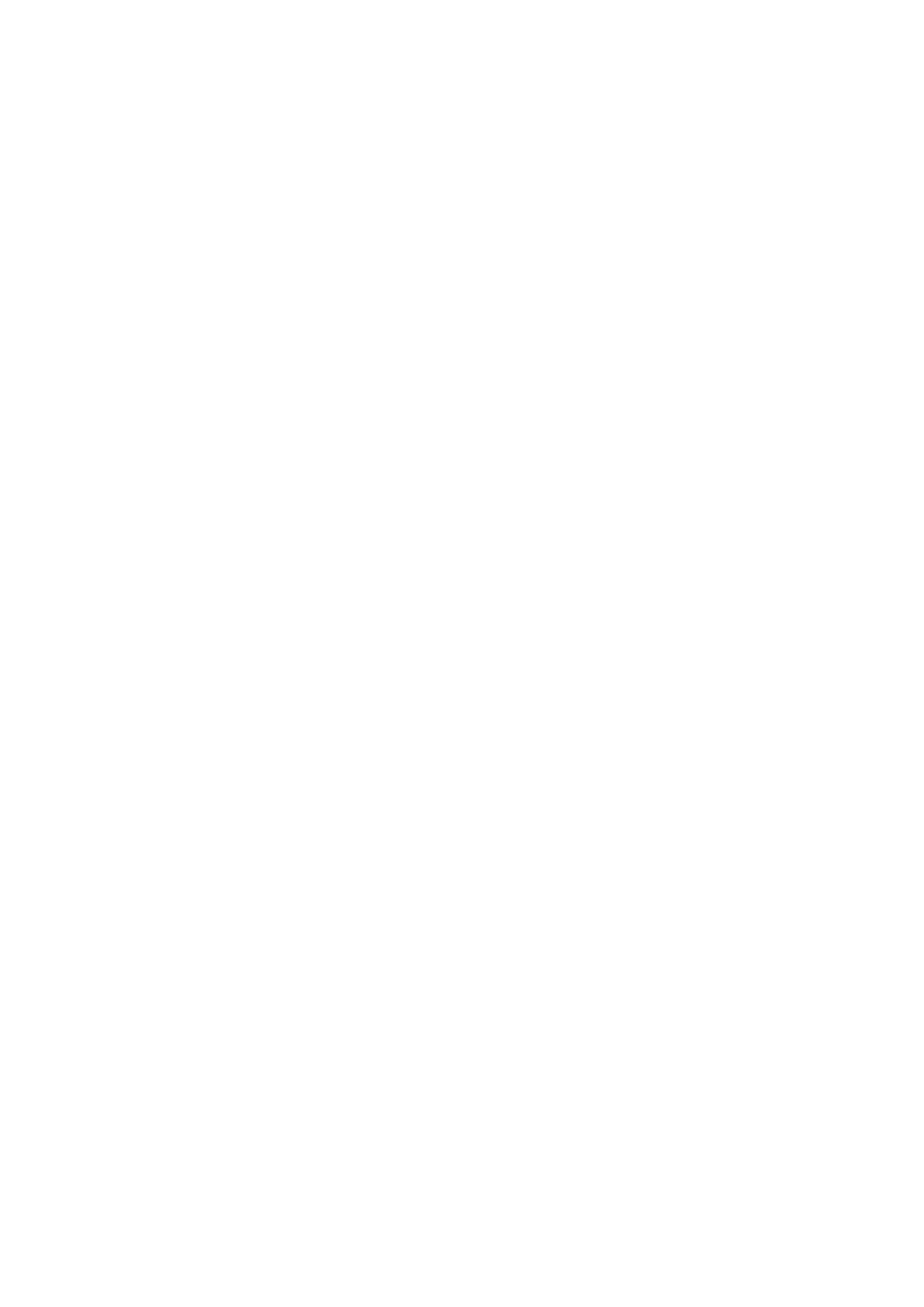*I certify that this public bill, which originated in the Legislative Assembly, has finally passed the Legislative Council and the Legislative Assembly of New South Wales.*

> *Clerk of the Legislative Assembly. Legislative Assembly, Sydney, , 2012*



New South Wales

## **Swimming Pools Amendment Bill 2012**

Act No , 2012

An Act to amend the *Swimming Pools Act 1992* and other legislation with respect to the registration, inspection and certification of swimming pools; and for other purposes.

*I have examined this bill and find it to correspond in all respects with the bill as finally passed by both Houses.*

*Assistant Speaker of the Legislative Assembly.*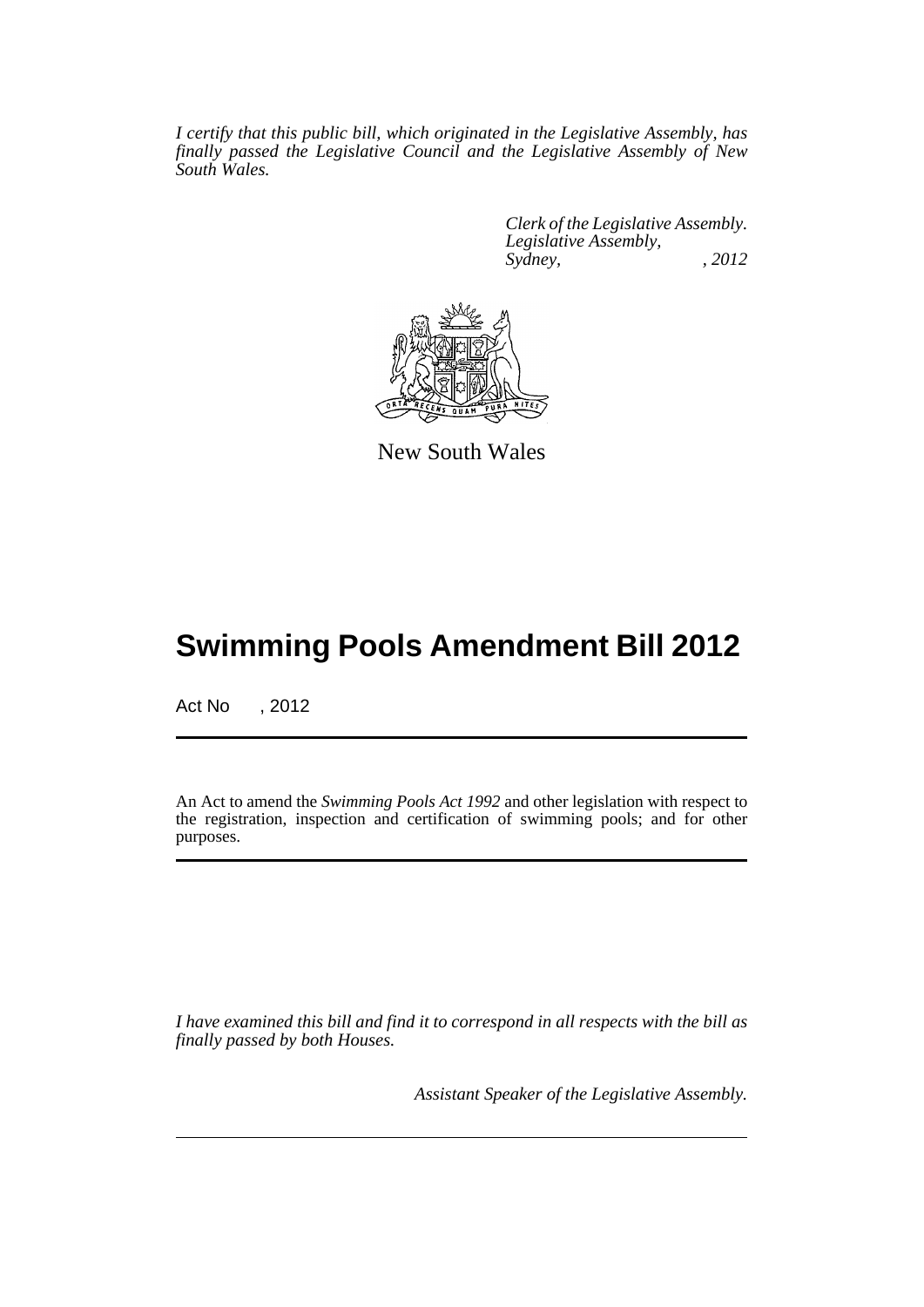#### <span id="page-3-0"></span>**The Legislature of New South Wales enacts:**

#### **1 Name of Act**

This Act is the *Swimming Pools Amendment Act 2012*.

#### <span id="page-3-1"></span>**2 Commencement**

- (1) Except as provided in subsections (2) and (3), this Act commences on the date of assent to this Act.
- (2) Schedule 1 [16] and [26] commences 6 months after the date of assent to this Act.
- (3) Subschedules 2.2 and 2.3 commence 18 months after the date of assent to this Act.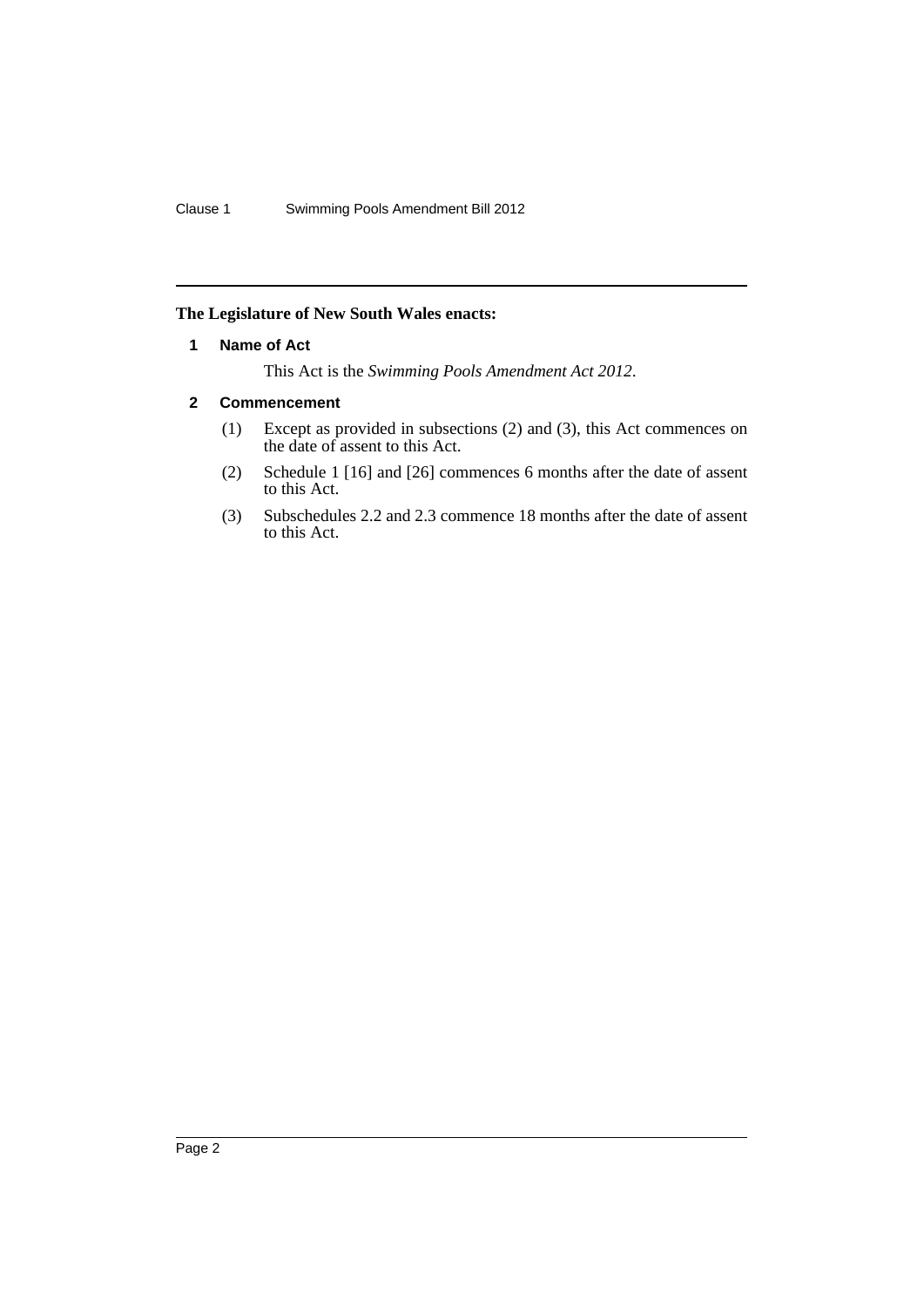Amendment of Swimming Pools Act 1992 No 49 Schedule 1

### <span id="page-4-0"></span>**Schedule 1 Amendment of Swimming Pools Act 1992 No 49**

#### **[1] Section 3 Definitions**

Insert in alphabetical order in section 3 (1):

*certificate of compliance* means a certificate issued under section 22D.

*council* means the council of an area within the meaning of the *Local Government Act 1993*.

#### *Director-General* means:

- (a) the Chief Executive of the Division of Local Government within the Department of Premier and Cabinet, or
- (b) if there is no such position within that Department, the Director-General of that Department.

*Register* means the Register of Swimming Pools under section 30A.

*relevant occupation certificate* in respect of a swimming pool means an occupation certificate issued under the *Environmental Planning and Assessment Act 1979* that is less than 3 years old and that authorises the use of the swimming pool.

*Standard Instrument* means the standard local environmental planning instrument prescribed by the *Standard Instrument (Local Environmental Plans) Order 2006*.

*tourist and visitor accommodation* has the same meaning as in the Standard Instrument.

#### **[2] Section 3 (1), definition of "residential building"**

Omit paragraph (b) of the definition. Insert instead:

(b) a moveable dwelling, or

(b1) tourist and visitor accommodation, or

#### **[3] Section 3 (1), definition of "swimming pool"**

Omit "of 300 millimetres or more" from paragraph (a) of the definition.

Insert instead "greater than 300 millimetres".

#### **[4] Section 3 (1A)**

Insert after section 3 (1):

(1A) For the avoidance of doubt, a swimming pool is situated on premises on which another building is located if the swimming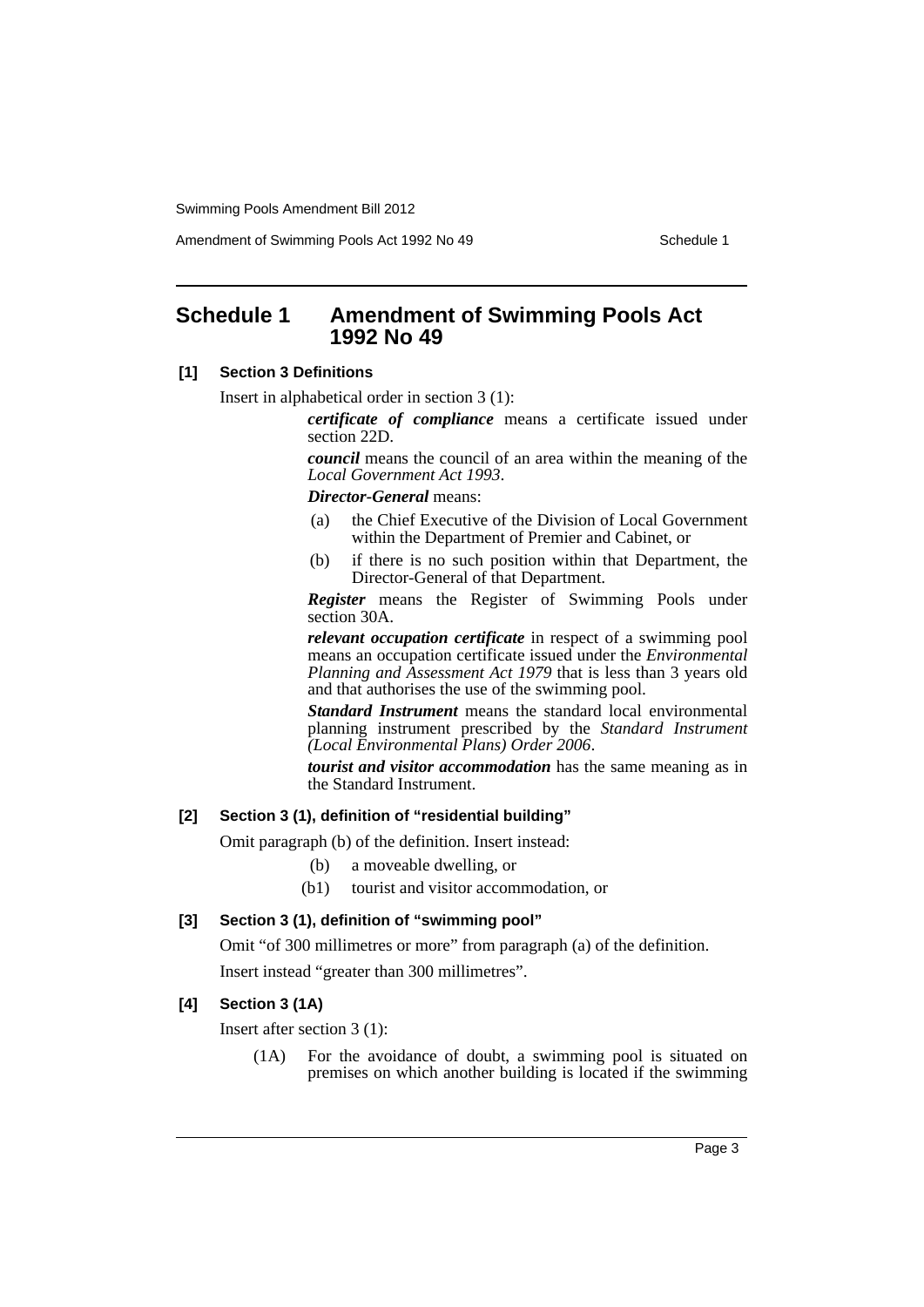Schedule 1 Amendment of Swimming Pools Act 1992 No 49

pool is ancillary to that other building, regardless of whether the swimming pool is on a separate lot, such as on common property under a strata scheme.

#### **[5] Section 4 Swimming pools to which Act applies**

Omit "dwelling, a hotel or a motel".

Insert instead "dwelling or tourist and visitor accommodation".

#### **[6] Section 8 Exemption for swimming pools constructed before August 1990 and existing swimming pools on small properties**

Insert after section 8 (3):

(4) This section ceases to apply in respect of a swimming pool if a barrier is erected on the premises (between the swimming pool and a residential building) as a barrier to direct access to the swimming pool from any residential building situated on the premises.

#### **[7] Section 9 Exemption for swimming pools on large properties**

Insert after section 9 (4):

(5) This section ceases to apply in respect of a swimming pool if a barrier is erected on the premises (between the swimming pool and a residential building) as a barrier to direct access to the swimming pool from any residential building situated on the premises.

#### **[8] Section 10 Exemption for swimming pools on waterfront properties**

Insert after section 10 (4):

(5) This section ceases to apply in respect of a swimming pool if a barrier is erected on the premises (between the swimming pool and a residential building) as a barrier to direct access to the swimming pool from any residential building situated on the premises.

#### **[9] Part 2, Division 2, heading**

Omit "**dwellings, hotels and motels"**.

Insert instead "**dwellings and tourist and visitor accommodation**".

#### **[10] Section 11 Swimming pools to which Division applies**

Omit "dwelling, a hotel or a motel".

Insert instead "dwelling or tourist and visitor accommodation".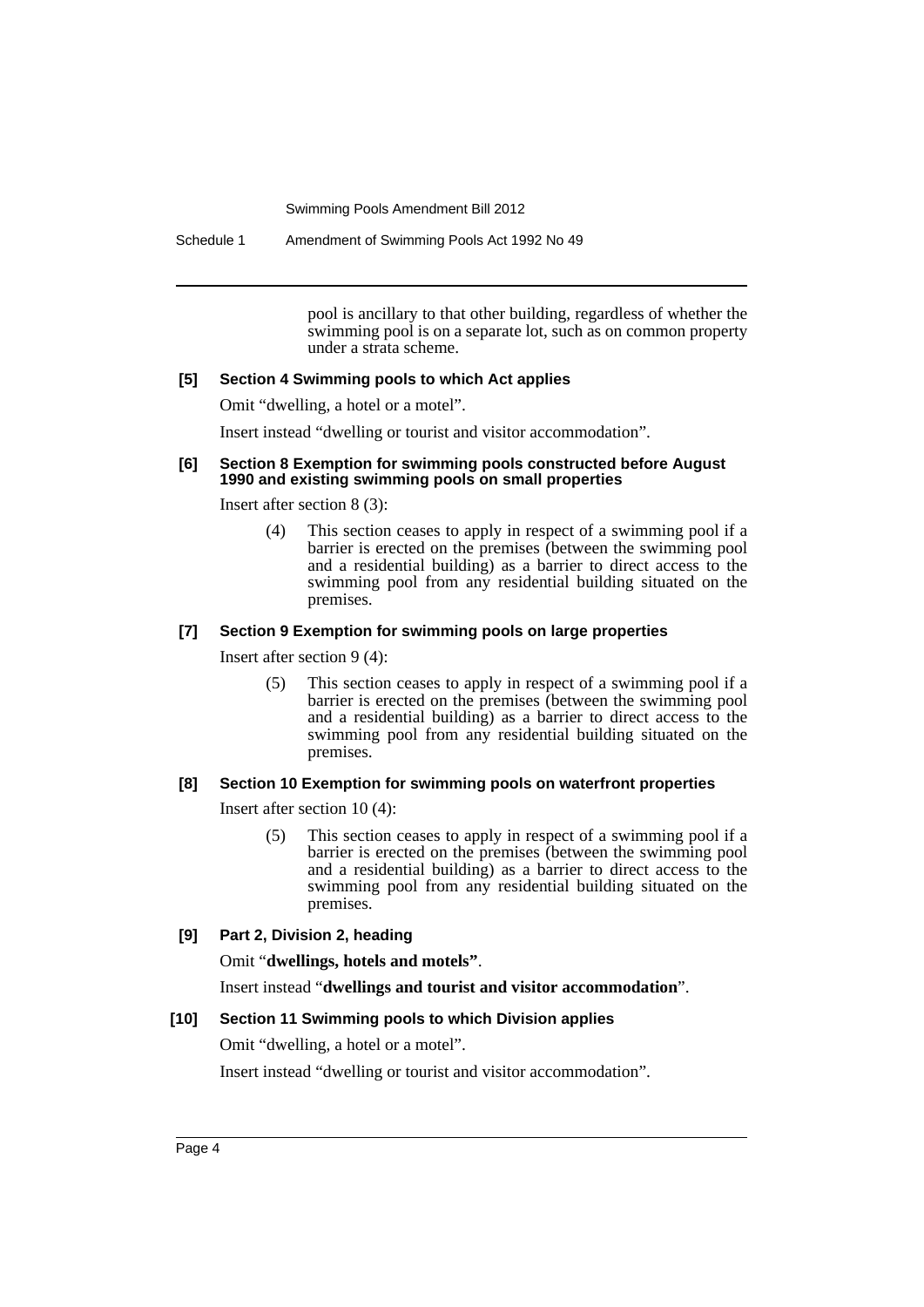Amendment of Swimming Pools Act 1992 No 49 Schedule 1

#### **[11] Section 12 General requirements for outdoor swimming pools**

Omit "dwelling, hotel or motel" from section 12 (a). Insert instead "dwelling or tourist and visitor accommodation".

#### **[12] Section 13 Exemptions for existing swimming pools**

Insert after section 13 (1):

- (1A) This section also applies to swimming pools:
	- (a) that are situated on premises on which there is tourist and visitor accommodation (but not if there is a moveable dwelling, hotel or motel on the premises), and
	- (b) the construction or installation of which commenced before 1 May 2013.

#### **[13] Part 2, Division 4, heading**

Omit "**General**".

Insert instead "**Additional requirements for swimming pools**".

#### **[14] Section 19 House wall may be used as part of required child-resistant barrier**

Omit "of a residential building, hotel or motel" from section 19 (1).

Insert instead "of a residential building or a building used for the purposes of tourist and visitor accommodation".

#### **[15] Section 19 (1)**

Omit "the residential building, hotel or motel". Insert instead "the building".

#### **[16] Part 2, Division 5**

Insert after section 22:

#### **Division 5 Inspections and compliance with Part**

#### **22A Definition**

In this Division:

*accredited certifier* means an accredited certifier within the meaning of the *Building Professionals Act 2005* holding:

- (a) category A1, category A2 or category A3 accreditation under that Act, or
- (b) if the regulations prescribe alternative qualifications, those alternative qualifications.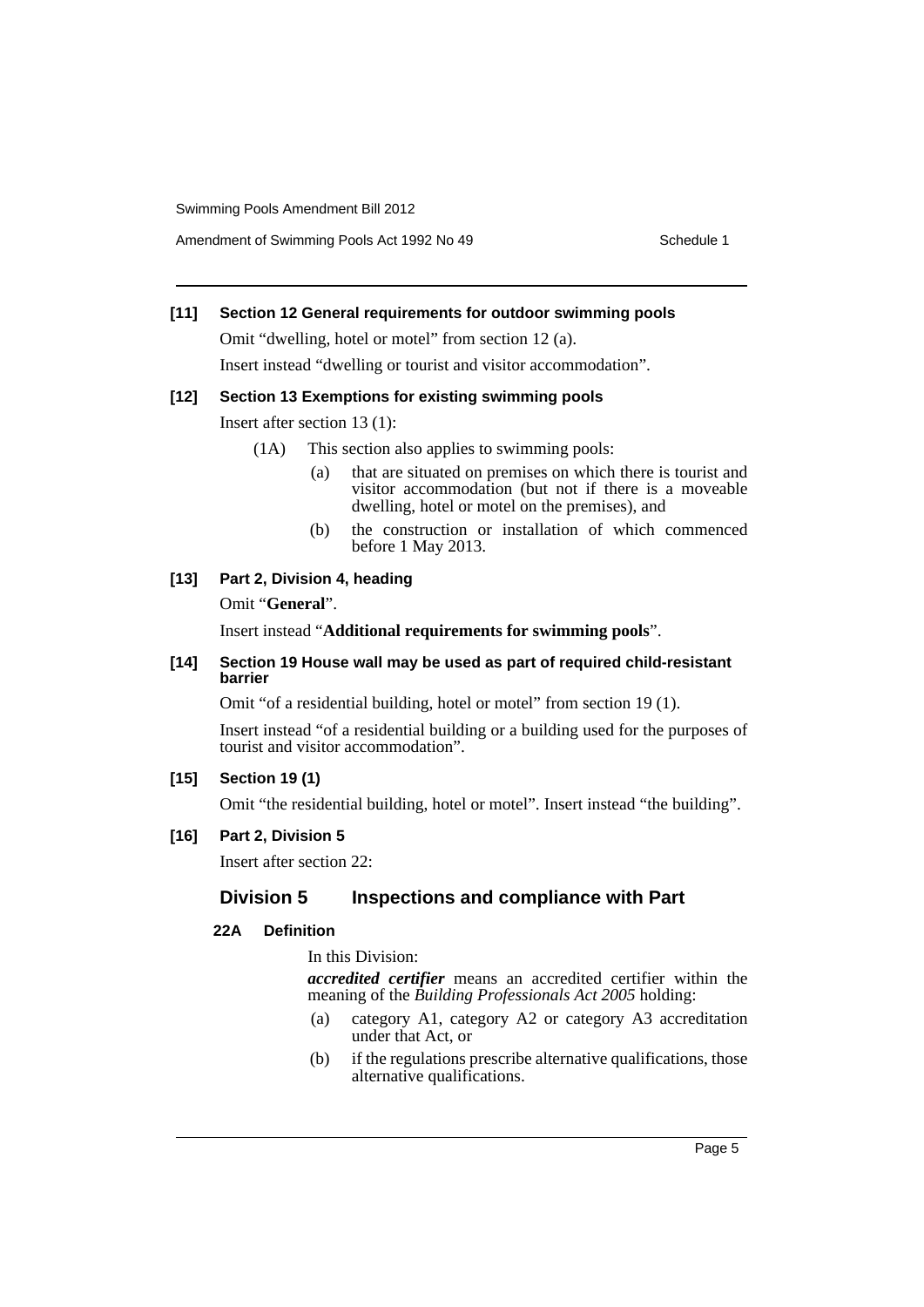Schedule 1 Amendment of Swimming Pools Act 1992 No 49

#### **22B Mandatory pool inspection program by local authority**

- (1) A local authority must, within 6 months after the commencement of this section, develop and adopt a program for the inspection of swimming pools in its area to ensure compliance with the requirements of this Part.
- (2) Within 12 months after the commencement of this section, the program must make provision for the inspection, at least once every 3 years, of any swimming pool situated on premises on which there is tourist and visitor accommodation or more than 2 dwellings.
- (3) The program is not to require the inspection of a swimming pool in respect of which there is a valid certificate of compliance or a relevant occupation certificate.
- (4) A local authority must inspect swimming pools in its area in accordance with its program.
- (5) The regulations may make provision for or with respect to the development and adoption of programs for the inspection of swimming pools including:
	- (a) the form and content of programs, and
	- (b) the manner in which the public is to be consulted during the development of any such program, and
	- (c) the carrying out of inspections under the program.
- (6) In this section:

*dwelling* has the same meaning as in the Standard Instrument.

#### **22C Other inspections at request of owner**

- (1) The owner of any premises on which a swimming pool is situated may, at any time, request the local authority or an accredited certifier to inspect the swimming pool.
- (2) A local authority or an accredited certifier may carry out any such inspection if requested to do so.
- (3) A local authority must carry out an inspection under this section, and must carry out that inspection within a reasonable time, if the request to the local authority is in writing and states that the inspection is required to enable the sale or lease of the premises or part of the premises on which the swimming pool is situated.
- (4) The regulations may make provision for what is a reasonable time for the purposes of subsection (3).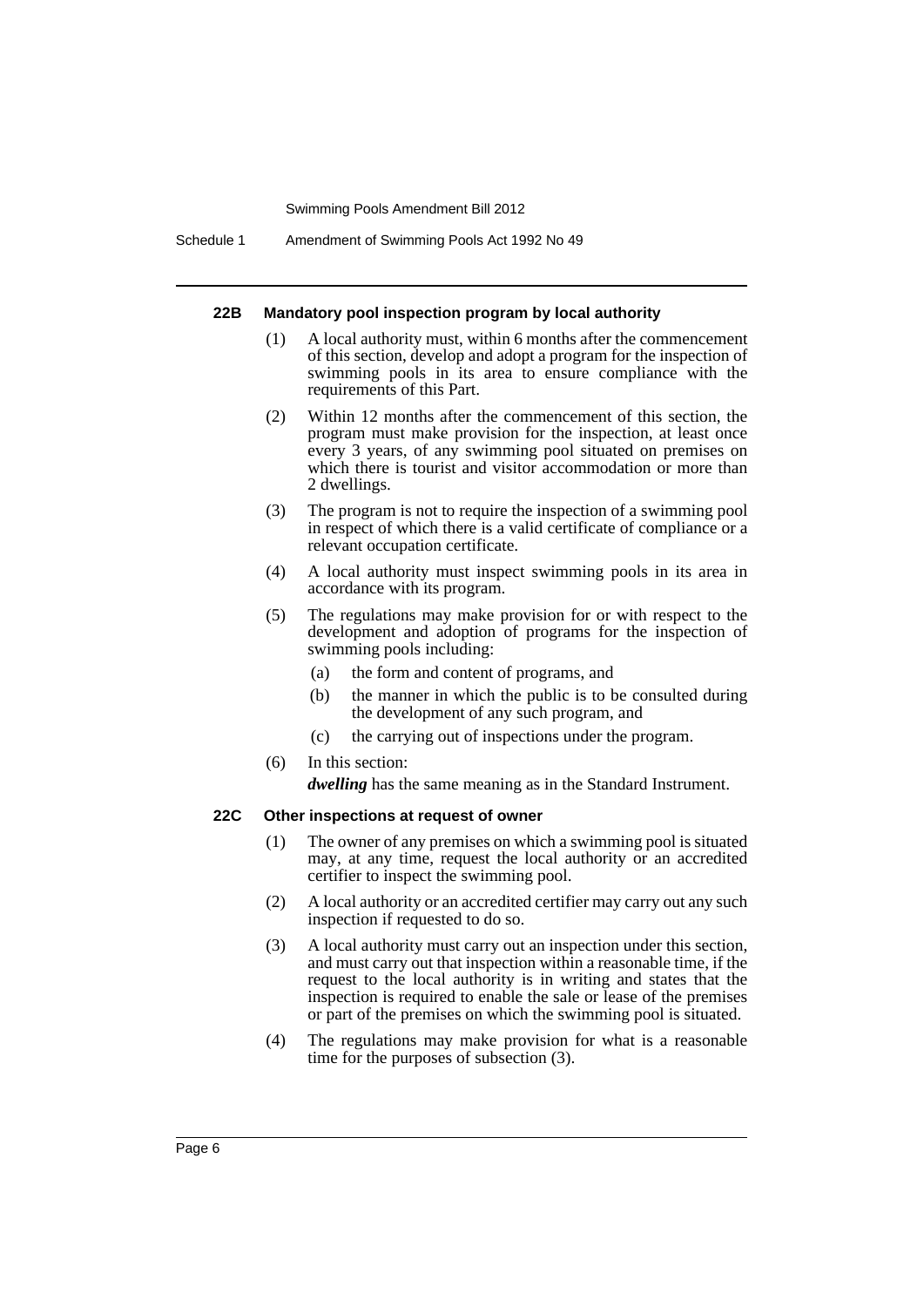Amendment of Swimming Pools Act 1992 No 49 Schedule 1

#### **22D Certificates of compliance**

- (1) The requirements for the issue of a certificate of compliance in respect of a swimming pool are that:
	- (a) the swimming pool is registered under Part 3A, and
	- (b) the swimming pool complies with the requirements of this Part.
- (2) A local authority or an accredited certifier must issue a certificate of compliance in respect of a swimming pool if the local authority or accredited certifier:
	- (a) has inspected the swimming pool under this Division, and
	- (b) is satisfied that the requirements for the issue of a certificate of compliance have been met.
- (3) A local authority or an accredited certifier must not issue a certificate of compliance except as provided by subsection (2).
- (4) A local authority or an accredited certifier may refuse to issue a certificate of compliance until any fee payable for the inspection has been paid.
- (5) A certificate of compliance in respect of a swimming pool is to be issued to the owner of the premises on which the pool is situated in a form approved by the Director-General.
- (6) A certificate of compliance remains valid for a period of 3 years from the date on which it is issued but ceases to be valid if a direction is issued under section 23 in respect of the swimming pool to which the certificate relates.
- (7) A local authority or accredited certifier that issues a certificate of compliance in respect of a swimming pool must ensure that details of the certificate are entered on the Register, by providing the details to the Director-General in a form approved by the Director-General.
- (8) The regulations may make provision for or with respect to the time and manner in which any such information is to be entered on the Register.

#### **22E Notices by accredited certifier if pool does not comply**

- (1) This section applies to an inspection carried out by an accredited certifier under section 22C.
- (2) An accredited certifier must provide a written notice to the owner of a swimming pool if the accredited certifier has inspected the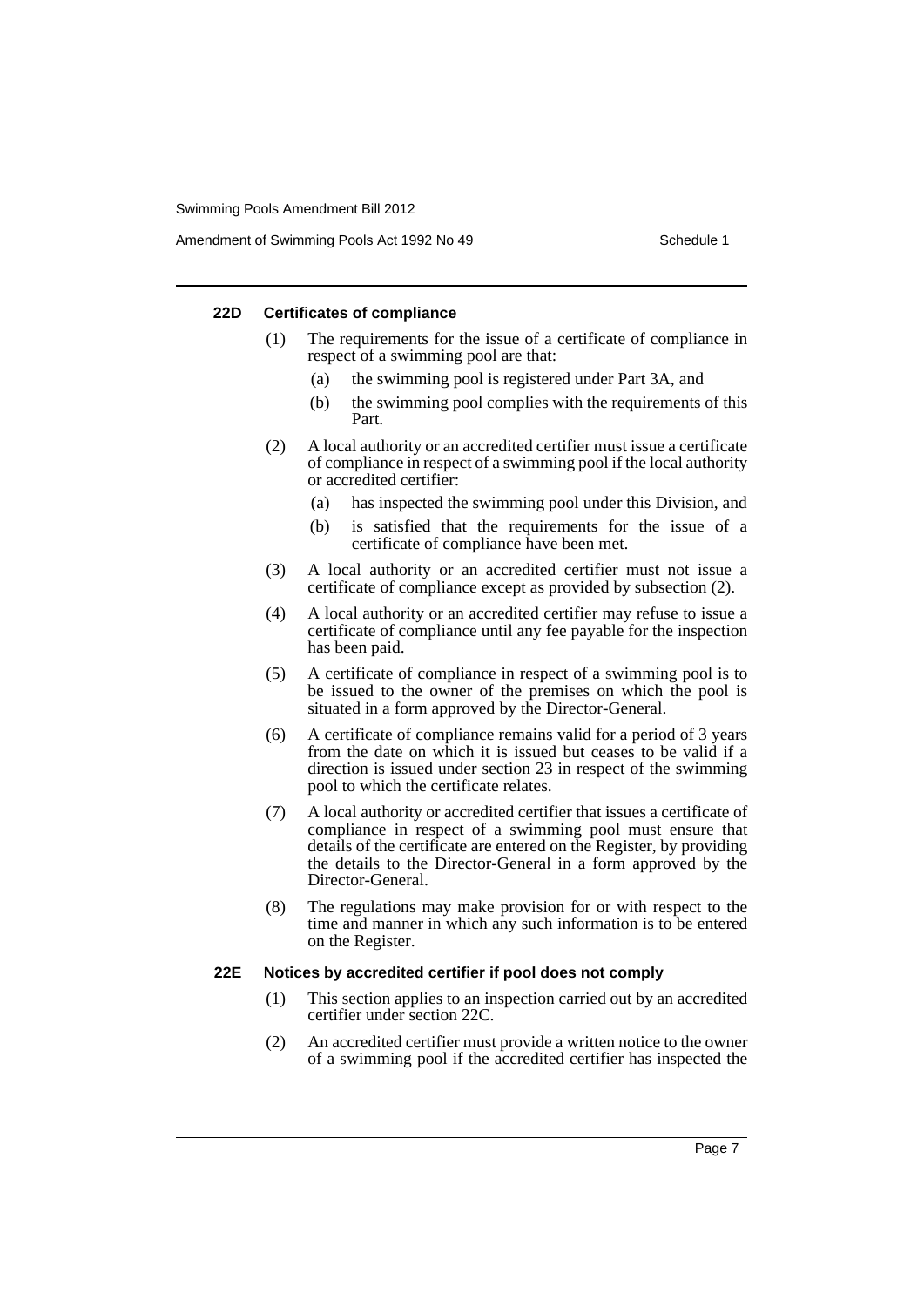swimming pool and is not satisfied that the requirements for the issue of a certificate of compliance have been met.

- (3) A notice under this section is to set out the following:
	- (a) the date of the notice,
	- (b) the address of the swimming pool to which the notice relates,
	- (c) the date on which the inspection took place,
	- (d) the reasons why the accredited certifier is not satisfied that the requirements for the issue of a certificate of compliance have been met and the steps that need to be taken in order to meet those requirements,
	- (e) whether the accredited certifier is of the opinion that the swimming pool poses a significant risk to public safety,
	- (f) a warning that a copy of the notice will be forwarded to the local authority for the area in which the swimming pool is situated:
		- (i) immediately, if the accredited certifier is of the opinion that the swimming pool poses a significant risk to public safety, or
		- (ii) 6 weeks after the date of inspection (or such other time as may be prescribed by the regulations) if a certificate of compliance is not issued for the swimming pool before that time,
	- (g) such other matters as may be prescribed by the regulations.
- (4) An accredited certifier who issues a notice under this section in respect of a swimming pool must forward a copy of the notice to the local authority for the area in which the swimming pool is situated:
	- (a) immediately, if the accredited certifier is of the opinion that the swimming pool poses a significant risk to public safety, or
	- (b) within 5 days after the end of the period specified in subsection  $(3)$  (f) (ii) in any other case.
- (5) An accredited certifier is not required to forward a copy of any notice to a local authority in respect of a swimming pool if, at the time at which the notice is due to be sent, the swimming pool has a valid certificate of compliance.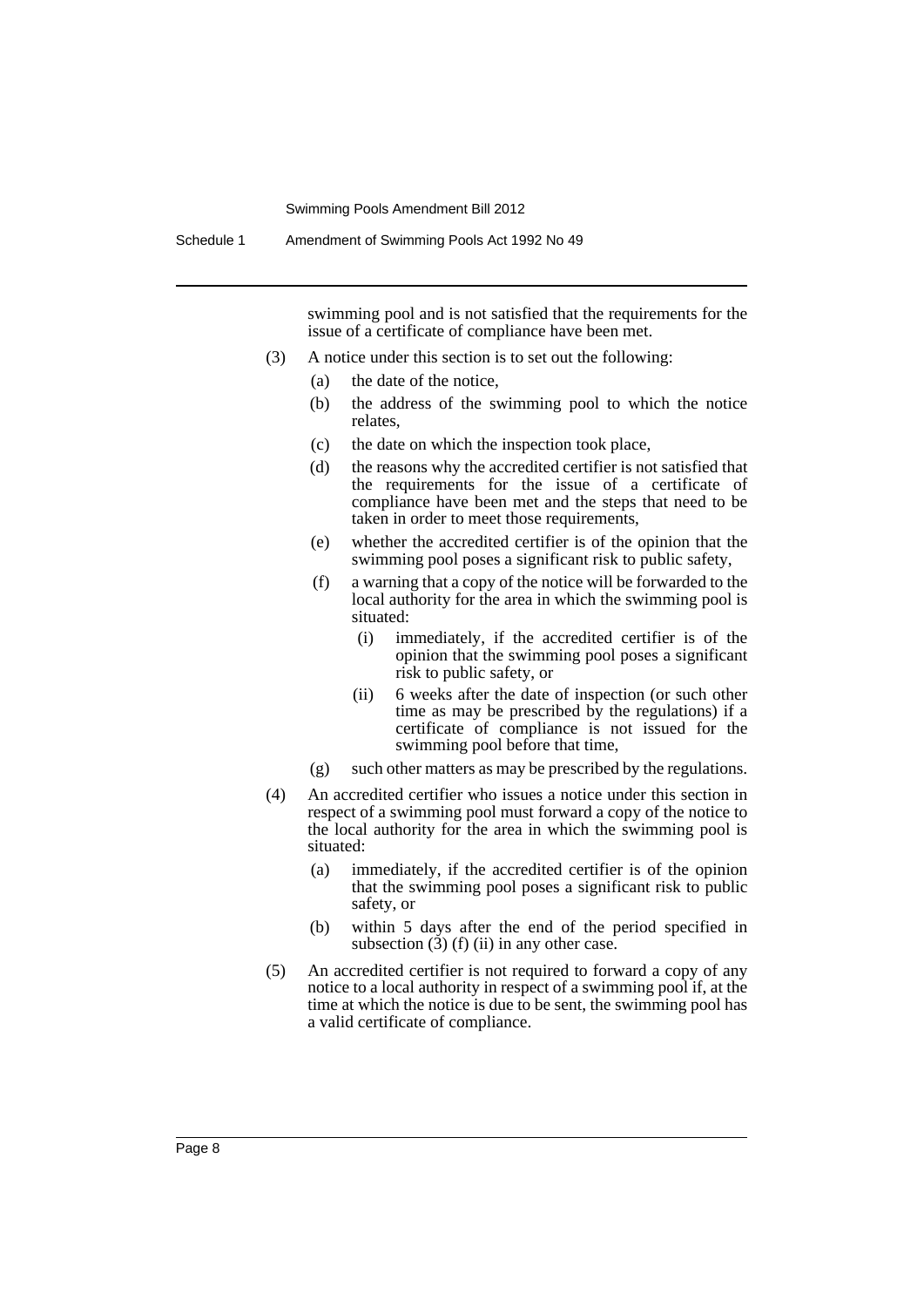Amendment of Swimming Pools Act 1992 No 49 Schedule 1

#### **22F Inspections carried out by local authority**

- (1) A local authority may charge the owner of premises a fee for carrying out an inspection under this Division being a fee that is no greater than the maximum fee (if any) prescribed by the regulations, but it may not charge a separate fee for issuing a certificate of compliance.
- (2) A local authority that is a council must include in its annual report under section 428 of the *Local Government Act 1993* such information (if any) in relation to inspections under this Division as is prescribed by the regulations.
- (3) An inspection by a local authority is to be conducted by an authorised officer and entry on to premises to carry out such an inspection is to be in accordance with Part 3.

#### **22G Local authorities that are not councils**

The regulations may:

- (a) modify the application of the provisions of this Division with respect to a local authority that is not a council, and
- (b) provide for any functions of such a local authority under this Division to be exercised by another person or body.

#### **[17] Section 24 Local authority must grant certificate of compliance if swimming pool complies with this Part**

Omit the section.

**[18] Part 2, Division 6, heading**

Insert before section 25:

#### **Division 6 Defences and appeals**

#### **[19] Section 25 Defences to offences under Part**

Omit section 25 (2) (a) and (b). Insert instead:

(a) that there is a valid certificate of compliance or relevant occupation certificate in respect of the swimming pool that is the subject of the alleged offence, and

#### **[20] Section 26 Appeals against decisions of local authority**

Omit section 26 (1) (c) and (d). Insert instead:

- (c) a decision to refuse to grant a certificate of compliance under section 22D,
- (d) a decision to give a direction under section 23.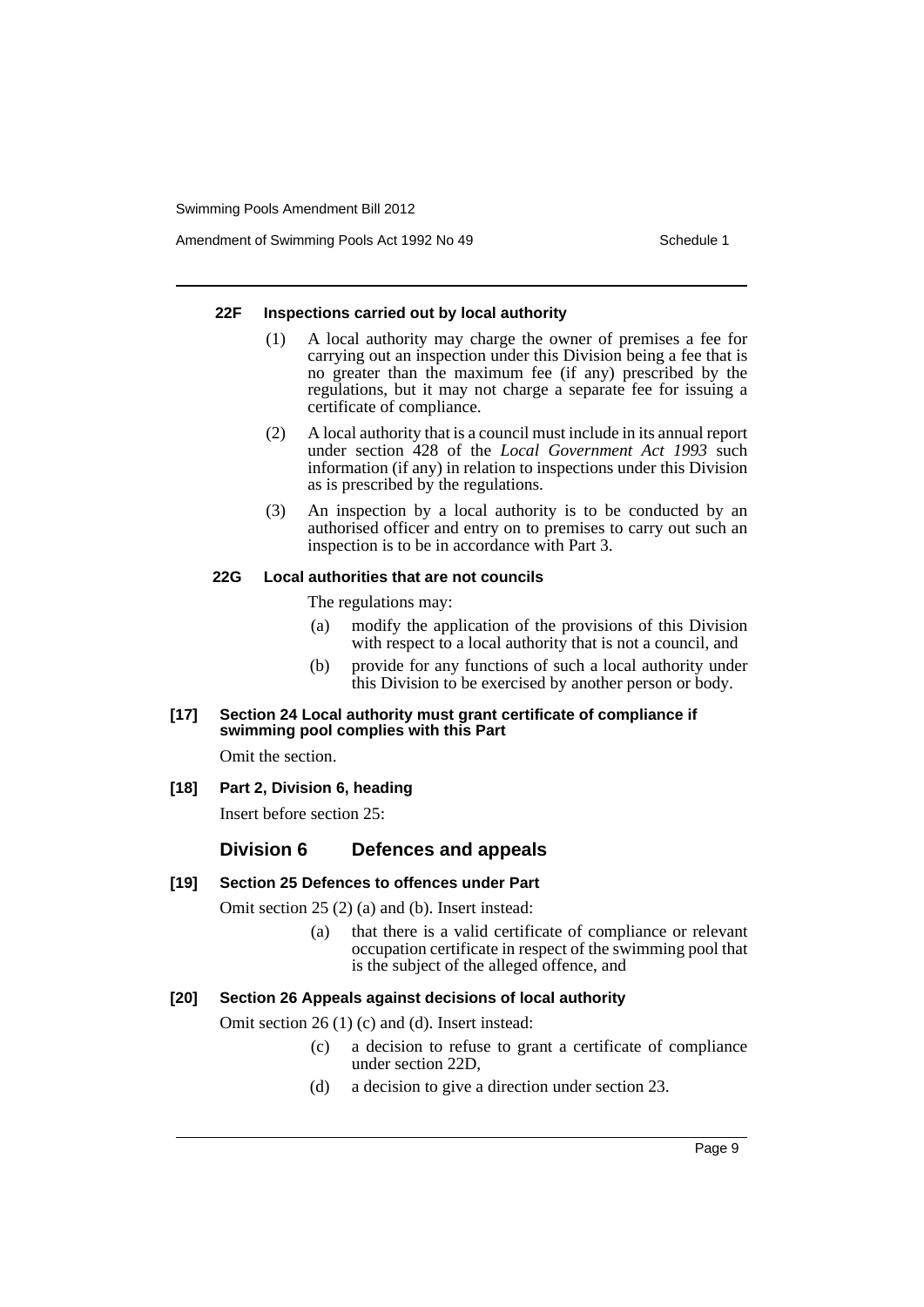Schedule 1 Amendment of Swimming Pools Act 1992 No 49

#### **[21] Section 26 (3)**

Insert after section 26 (2):

- (3) A local authority is taken to have refused to issue a certificate of compliance in relation to a swimming pool if the local authority has failed to issue either a certificate of compliance or a direction under section 23 in respect of the swimming pool, within 6 weeks (or such other period as may be prescribed by the regulations) after:
	- (a) an inspection of the swimming pool is carried out under section 22B, or
	- (b) a written request is made under section 22C to the local authority that stated that the inspection was required to enable the sale or lease of the premises or part of the premises on which the swimming pool is situated.

#### **[22] Sections 27A and 27B**

Insert after section 27:

#### **27A Grounds for entering premises**

- (1) An authorised officer may enter premises for any one or more of the following purposes:
	- (a) to carry out an inspection of a swimming pool under Division 5 of Part 2,
	- (b) to investigate a complaint under section 29A,
	- (c) to investigate any contravention of this Act or the regulations that the authorised officer reasonably suspects to have occurred.
- (2) Nothing in this section prevents an authorised officer from entering premises with the consent of the owner or occupier of those premises.

#### **27B Powers of entry and search warrants—local council**

- (1) This section applies to an authorised officer who has been appointed by a local authority that is a council.
- (2) Part 2 of Chapter 8 of the *Local Government Act 1993* applies to the entry of premises by an authorised officer for any purpose specified in section 27A and an authorised officer is taken to be an authorised person for the purposes of section 201 of that Act.
- (3) For the avoidance of doubt, the investigation of any contravention of this Act or the regulations that an authorised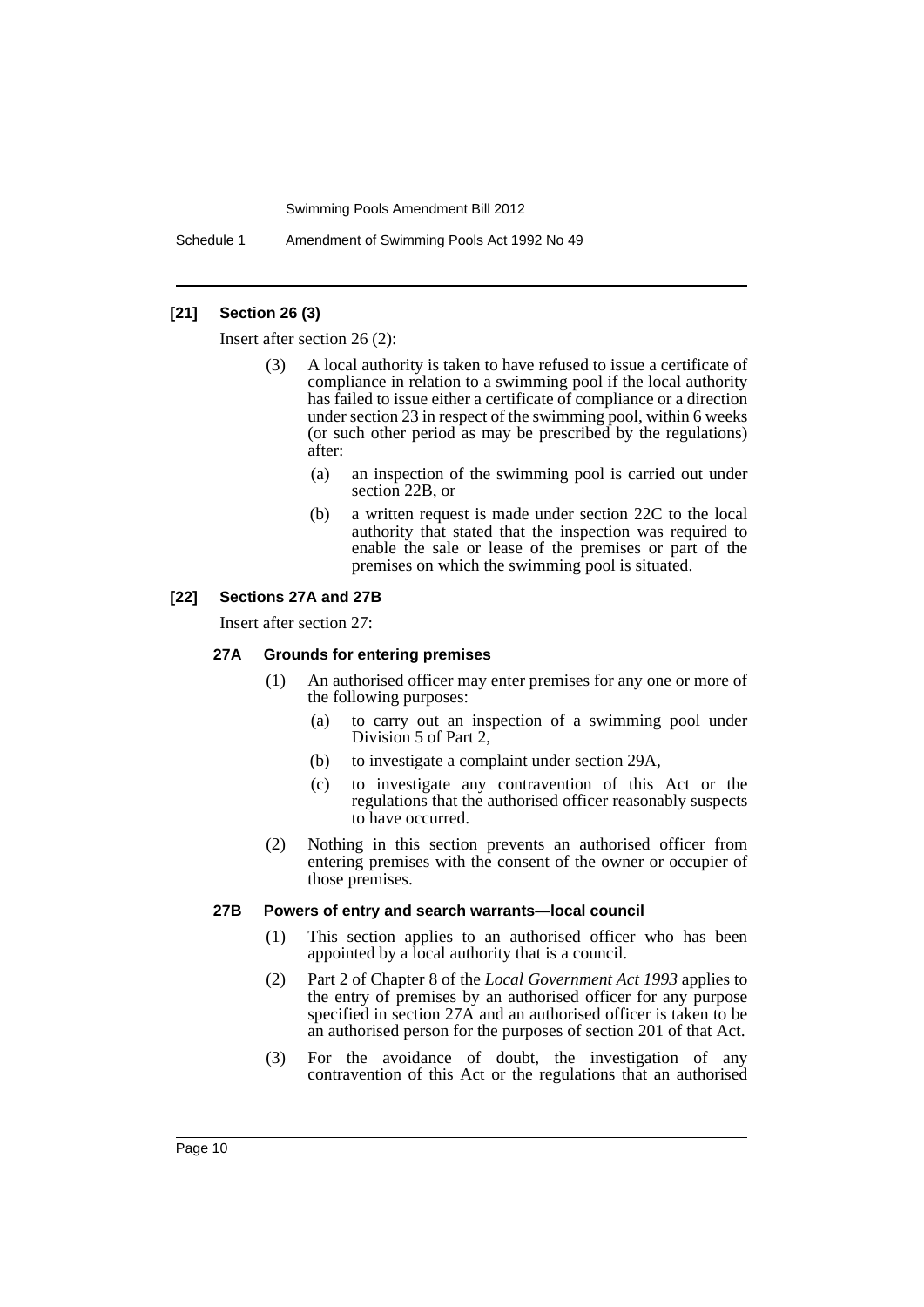Amendment of Swimming Pools Act 1992 No 49 Schedule 1

officer reasonably suspects to have occurred is a function of the council that appointed the authorised officer.

#### **[23] Section 28 Power of entry—local authority other than local council**

Omit section 28 (1). Insert instead:

- (1) This section applies to an authorised officer who has been appointed by a local authority other than a council.
- (1A) An authorised officer who enters premises for any purpose specified in section 27A may examine the premises and, in particular, any swimming pool, and any barrier or other means of restricting access to any swimming pool, situated in or on the premises.

#### **[24] Section 29 Search warrants—local authority other than local council**

Insert before section 29 (1):

(1A) This section applies to an authorised officer who has been appointed by a local authority other than a council.

#### **[25] Section 29A Investigation of complaint**

Omit "in accordance with section 28" from section 29A (4). Insert instead "in accordance with this Part".

**[26] Part 3A**

Insert after Part 3:

## **Part 3A Registration of swimming pools**

#### **30A The Register of Swimming Pools**

- (1) There is to be a Register of Swimming Pools.
- (2) The Director-General is responsible for the keeping and administration of the Register.
- (3) The regulations may make provision for the manner and form in which the Register is to be kept, the information that is to be entered on the Register, the fees (if any) payable for entering information on the Register and any other matter concerning the keeping and administration of the Register.

#### **30B Registration of swimming pools**

(1) The owner of the premises on which a swimming pool is situated must ensure that any information prescribed by the regulations in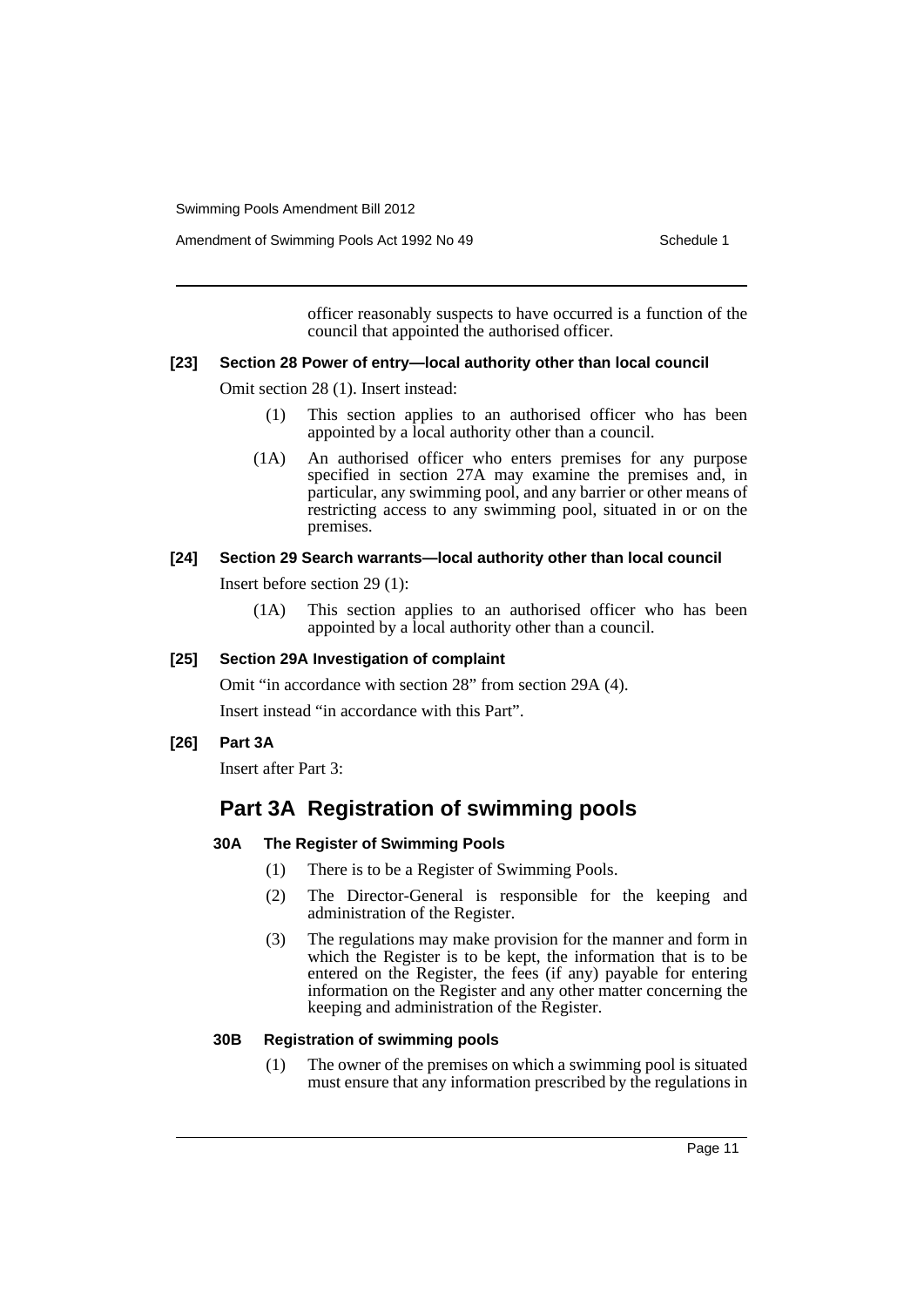relation to the swimming pool (the *registration information*) is entered on the Register.

Maximum penalty: 20 penalty units.

- (2) A person complies with subsection (1) in respect of a swimming pool, if the person:
	- (a) provides to the Director-General, in a form approved by the Director-General, the registration information in relation to the swimming pool, or
	- (b) provides to a local authority, in a form approved by the local authority, the registration information in relation to the swimming pool and pays to the local authority any fee required by the local authority (being no more than the maximum fee (if any) prescribed by the regulations).
- (3) A local authority is required to enter on the Register, in a form approved by the Director-General, any information provided to it under subsection (2) (b).
- (4) A swimming pool is registered when the registration information about the swimming pool is entered on the Register.

#### **30C Evidence of registration**

- (1) The Director-General may issue a document certifying as to whether or not a particular swimming pool is or was registered at a particular time and certifying as to any registration information for the swimming pool entered on the Register at a particular time (including whether a certificate of compliance was valid with respect to a swimming pool at a particular time).
- (2) A document issued under this section is evidence of the matters certified.

#### **30D Director-General may enter into agreements for purposes of Part**

- (1) The Director-General may enter into agreements and other arrangements with a person or body in respect of the exercise of functions of the Director-General under this Part by the person or body on behalf of the Director-General.
- (2) An agreement or other arrangement may make provision for the ownership of information entered on the Register to be vested in the Director-General.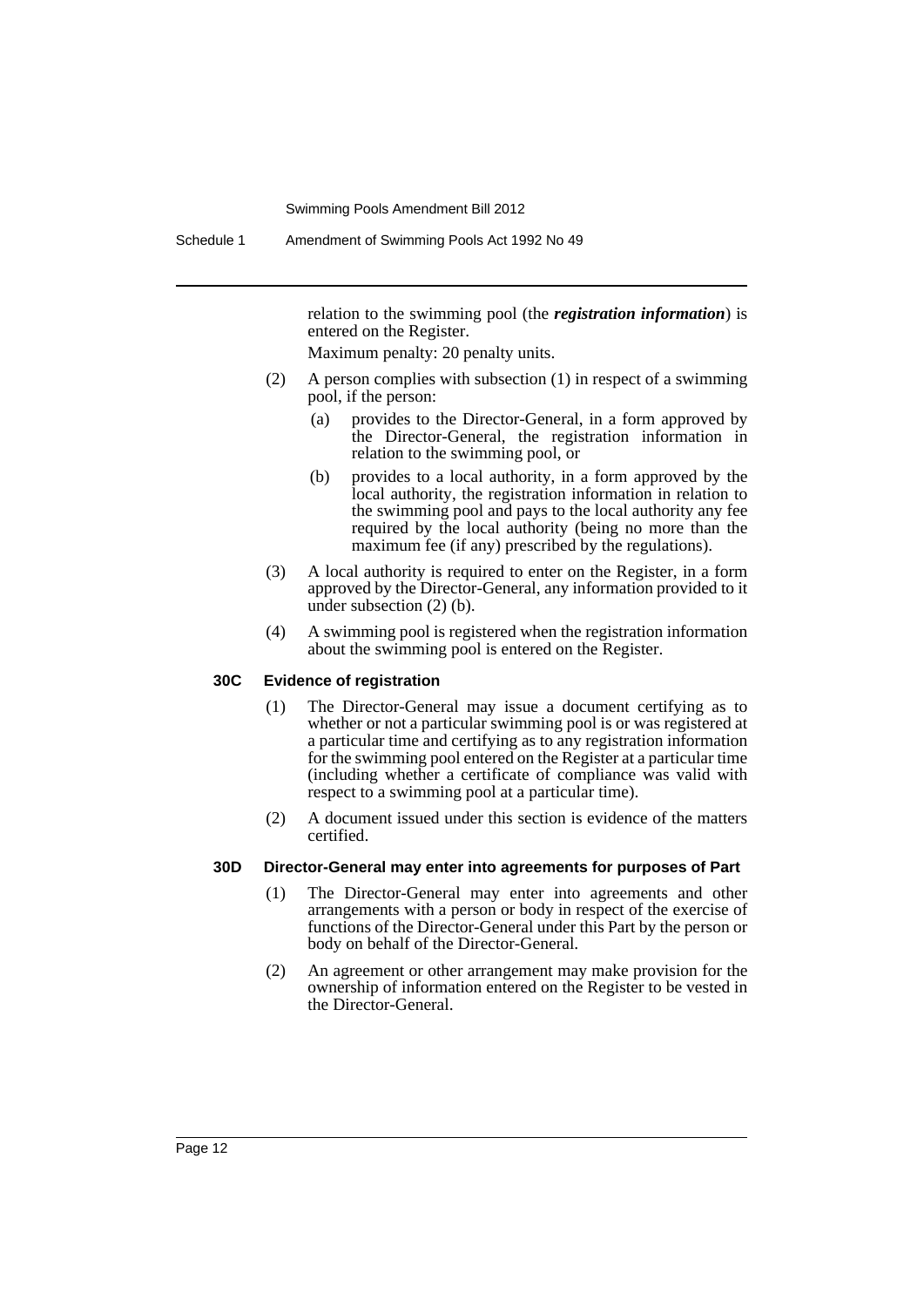Amendment of Swimming Pools Act 1992 No 49 Schedule 1

#### **30E Access to Register**

- (1) An authorised person is entitled to access information contained in the Register. The Director-General is required to provide that access free of charge.
- (2) The regulations may provide for the ways in which access can or must be given to authorised persons.
- (3) The regulations may require the Director-General to keep specified records with respect to the access given to the Register under this section and may provide for the persons who are entitled to have access to those records.
- (4) The Director-General may give different degrees of access to the Register to different classes of authorised persons, having regard to the different functions that they perform.
- (5) The Minister and any person acting with the Minister's authority is entitled to full and free access to information contained in the Register at all times.
- (6) The following persons are authorised persons for the purposes of this section:
	- (a) authorised officers,
	- (b) a person who is a member of a class of persons prescribed by the regulations as authorised persons for the purposes of this section.
- (7) The regulations may prescribe the circumstances in which other persons may access information contained in the Register.

#### **[27] Section 38 Regulations**

Insert after section 38 (1) (b):

- (b1) inspections of swimming pools, and
- (b2) the Register of Swimming Pools, and

#### **[28] Schedule 3 Savings, transitional and other provisions**

Insert at the end of clause 1 (1):

*Swimming Pools Amendment Act 2012*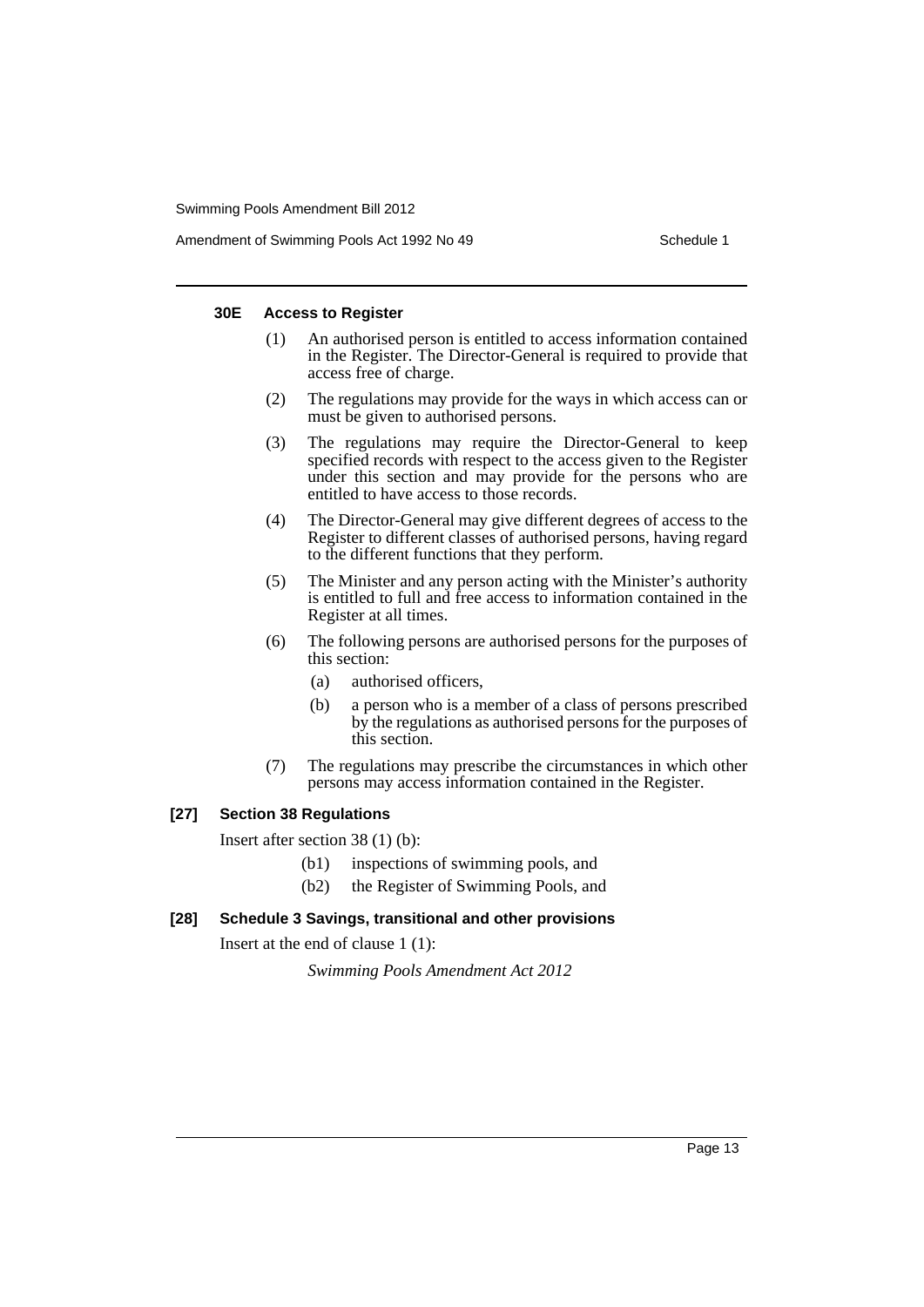Schedule 1 Amendment of Swimming Pools Act 1992 No 49

#### **[29] Schedule 3, Part 4**

Insert after Part 3:

### **Part 4 Provisions consequent on the enactment of the Swimming Pools Amendment Act 2012**

#### **17 Definition**

In this Part:

*amending Act* means the *Swimming Pools Amendment Act 2012*.

#### **18 Existing certificates of compliance**

- (1) A certificate of compliance issued under section 24 before the repeal of that section by the amending Act is taken to be a certificate of compliance issued under section 22D and remains valid for a period of 3 years from the date on which it was issued or until 6 months after the date of assent to the amending Act (whichever is the later).
- (2) A certificate of compliance ceases to be valid if a direction is issued under section  $\tilde{2}3$  in respect of the swimming pool to which the certificate relates.

#### **19 Registration of swimming pools**

The owner of premises on which a swimming pool is situated is not required to comply with section 30B until 12 months after the date of assent to the amending Act.

#### **20 Local authority not required to inspect pools**

A local authority is not required to carry out an inspection under section 22C (3) until 18 months after the date of assent to the amending Act.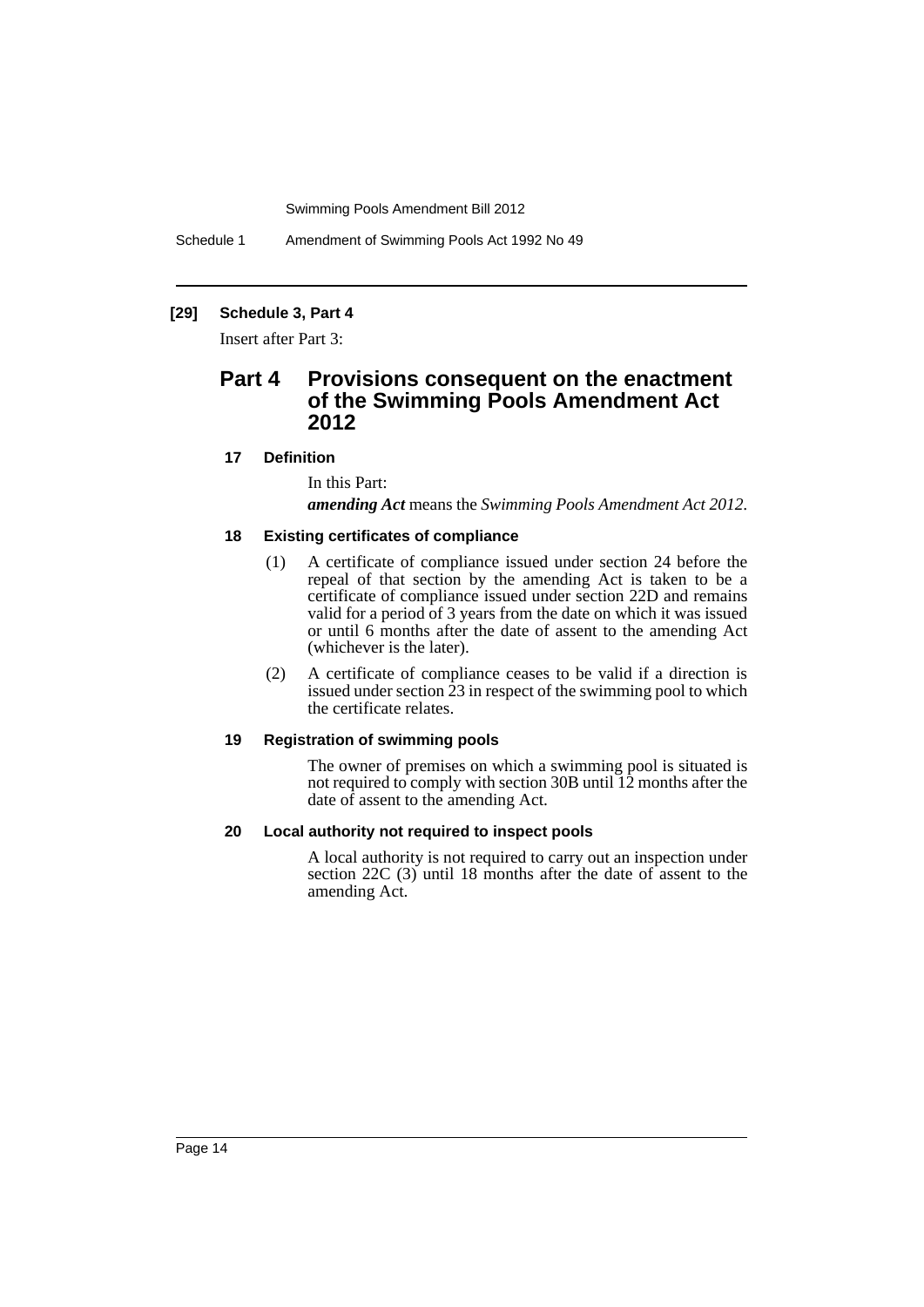Amendment of other legislation Schedule 2

## <span id="page-16-0"></span>**Schedule 2 Amendment of other legislation**

#### **2.1 Building Professionals Act 2005 No 115**

#### **Section 3 Definitions**

Insert at the end of paragraph (c) of the definition of *certification work* in section  $3(1)$ :

, or

(d) the carrying out of inspections for the purposes of section 22C of the *Swimming Pools Act 1992* and the issuing of certificates of compliance under that Act.

#### **2.2 Conveyancing (Sale of Land) Regulation 2010**

#### **Schedule 1 Prescribed documents**

Insert after clause 15:

**16** If the contract relates to land on which there is a swimming pool within the meaning of the *Swimming Pools Act 1992* to which that Act applies, a copy of either of the following in respect of the swimming pool:

- (a) a valid certificate of compliance issued under that Act,
- (b) a relevant occupation certificate within the meaning of that Act and evidence that the swimming pool is registered under Part 3A of that Act.

**Note.** A relevant occupation certificate is an occupation certificate issued under the *Environmental Planning and Assessment Act 1979* that is less than 3 years old and that authorises the use of the swimming pool.

#### **2.3 Residential Tenancies Regulation 2010**

#### **Schedule 1 Standard Form Agreement**

Insert after clause 40:

[*Cross out this clause if there is no swimming pool*]

- **40A. The landlord agrees** to ensure that at the time that this residential tenancy agreement is entered into:
	- 40A.1 the swimming pool on the residential premises is registered under the *Swimming Pools Act 1992* and has a valid certificate of compliance under that Act or a relevant occupation certificate within the meaning of that Act, and